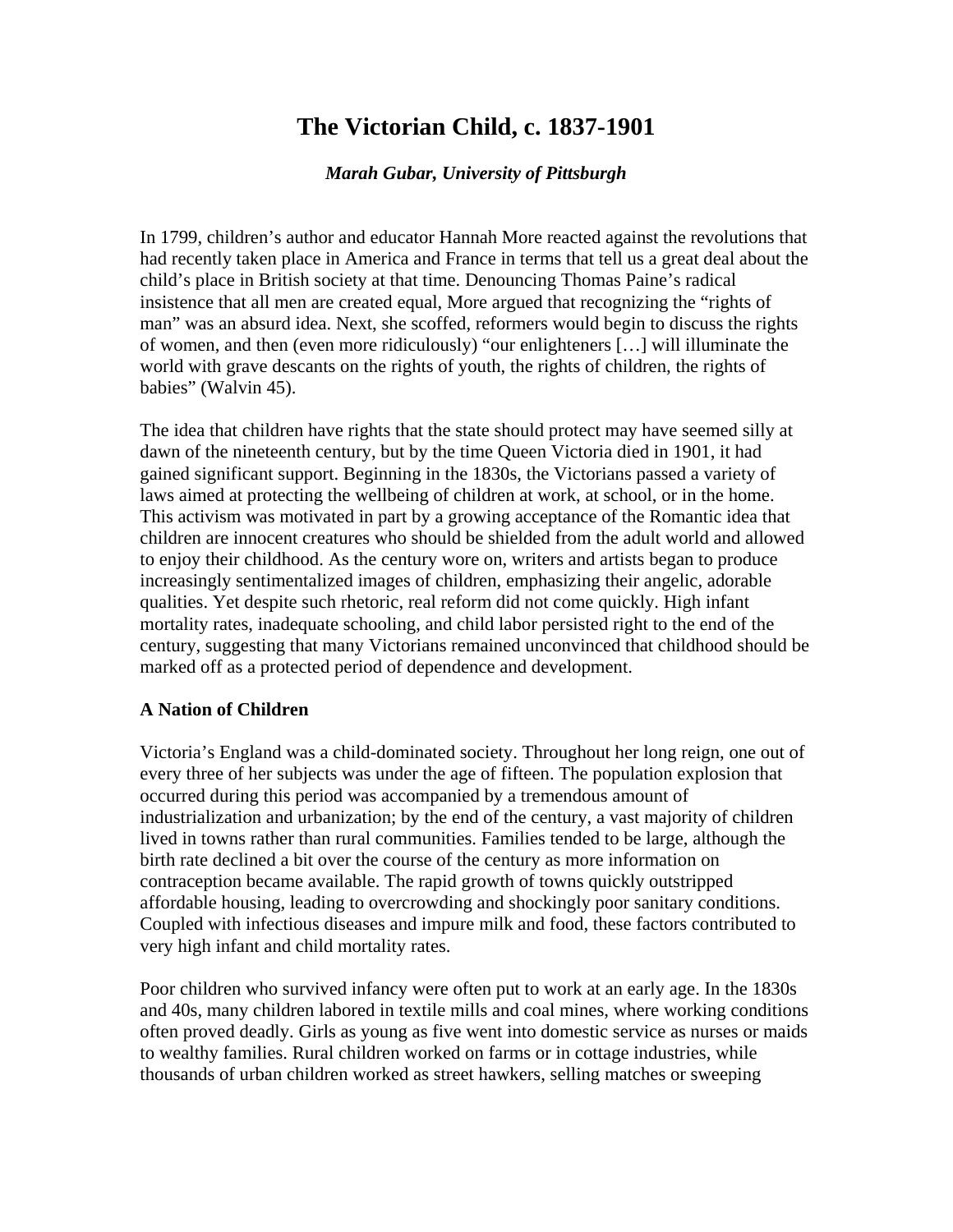crossings (see figure 1). Child labor was not new, but as industrialization continued it became more visible, as masses of ragged, stunted children crowded the city streets.

## **Calls for Reform**

Philanthropists, religious leaders, doctors, journalists, and artists all campaigned to improve the lives of poor children. In 1840, Lord Ashley (later the  $7<sup>th</sup>$  Earl of Shaftesbury) helped set up the Children's Employment Commission, which published parliamentary reports on conditions in mines and collieries. The shocking testimony contained in these reports inspired Elizabeth Barrett Browning's famous protest poem "The Cry of the Children" (1844). Shaftesbury went on to become president of Ragged School Union, an evangelical organization which established hundreds of schools for the poor. Famous child-savers like Mary Carpenter and Dr. Thomas Barnardo taught in Ragged Schools before opening their own institutions for destitute youths. Dr. Barnardo described some of his missionary efforts in the *Children's Treasury* (see figure 2), while investigative reporters like Henry Mayhew tirelessly documented the dire conditions endured by many working-class families.

The novels of Charles Dickens, the most popular author of the Victorian era, also reveal an intense concern about the vulnerability of children. When Dickens was twelve, his father was imprisoned for debt and he was sent to work in a blacking factory, an incident that haunted him his whole life. His novels are full of neglected, exploited, or abused children: the orphaned Oliver Twist, the crippled Tiny Tim, the stunted Smike, and doomed tykes like Paul Dombey and Little Nell. Like Barrett Browning, Dickens was galvanized by revelations of real-life horrors facing the poor. *Oliver Twist* (1837) was written in response to the draconian New Poor Law of 1834, which had been inspired by the theories of utilitarian philosopher Jeremy Bentham. This law relegated the needy to prison-like institutions called workhouses, splitting up families and subjecting them to repugnant living conditions and hard labor.

Similarly, in creating the pathetic character of Jo the street-sweeper in *Bleak House* (1852-3), Dickens was inspired by the testimony of a real child laborer interviewed in an 1850 law report. Both boys admit, under questioning, that no one has ever bothered to teach them anything, not even the shortest prayer. Jo's dramatic death scene enables Dickens to fulminate on the fate of such forlorn waifs:

Dead, your Majesty. Dead, my lords and gentlemen. Dead, Right Reverends and Wrong Reverends of every order. Dead, men and women, born with Heavenly compassion in your hearts. And dying thus around us every day. (Chapter XLVII)

## **Baby Steps**

It is easy to interpret the outraged activism of writers like Dickens as indicative of a transformation in public sentiment about children. But such protests were fuelled by the fact that many people still believed that children did not need to be shielded by the state from adult responsibilities. Queen Victoria's husband Prince Albert spoke for many when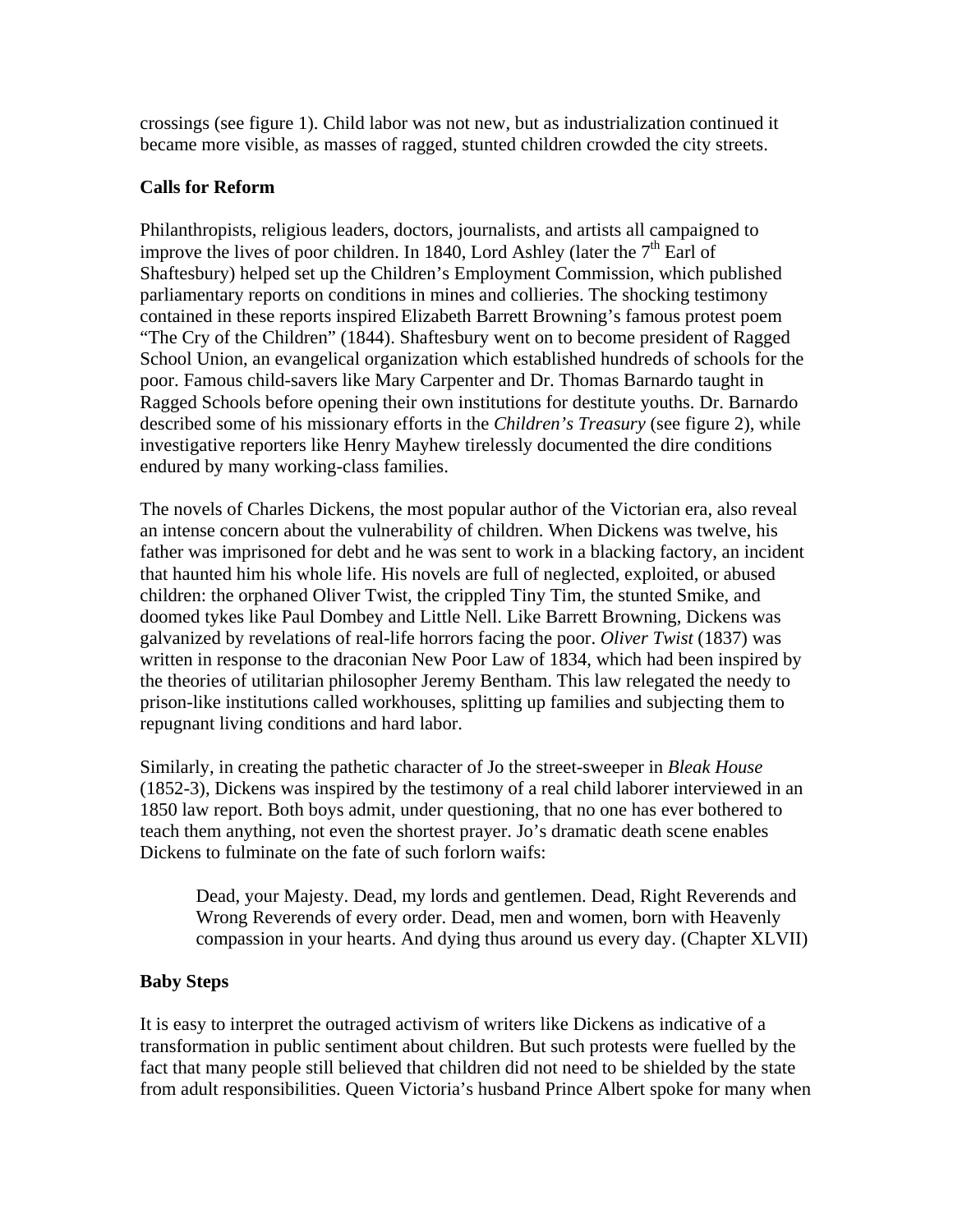he argued that the working man's children were "part of his productive power," an indispensable source of family income (Horn, *Town Child* 100).

Thus, although legislation aimed at regulating and reducing child labor was passed throughout the century, there was no attempt to outlaw it completely. Loopholes in laws like the 1833 Factory Act and the 1867 Workshops Act, coupled with a lack of local enforcement, meant that many children continued to work. As late as 1891, over 100,000 girls between the ages of 10 and 14 were still employed as domestic servants in England and Wales. That same year, the British government dragged its feet at raising the minimum age for part-time factory work from 10 to 11, even though they had promised to extend it to 12 at an 1890 European congress on child labor.

Education reform also proceeded at a slow pace. In the early 1860s, the Royal Commission on Popular Education declared that compulsory schooling for all children was "neither obtainable nor desirable." If the child's wages are crucial to the family economy, they wrote, "it is far better that it should go to work at the earliest age at which it can bear the physical exertion than that it should remain at school" (Horn, *Town Child* 74). Another powerful impediment to the creation of a public school system was religious; dissent between the Church of England and nonconformists over the content and amount of religious instruction stalled legislative efforts until 1870, when the Elementary Education Act finally created a national network of primary schools. A similarly provision for secondary education was not passed until 1902. Middle- and upper-class families could employ tutors, or send their children to private schools, but these were unregulated and varied widely in quality. Girls were worse off than boys, since many people believed that domestic skills and basic literacy were all they needed to learn.

What explains the sluggish pace of reform? The rise of industrial capitalism created a huge demand for cheap labor, which children certainly were. Responding to this boom, Victorian economists and politicians embraced a *laissez-faire* approach which involved keeping state interference to a minimum. Forced to fend for themselves, many families endured such extreme poverty that their children's wages were indeed crucial to their survival. And although the Romantic belief in childhood innocence was spreading, many clung to the Calvinist notion of original sin, which held that work was good for children, since "Satan finds mischief for idle hands to do."

### **The Innocent Ideal**

Nevertheless, as the century wore on, more and more people began to accept the idea that childhood should be a protected period of education and enjoyment. However slow education reform was in coming, it did come: in 1851, fully one third of English children received no education at all, whereas by the end of the century, nearly ninety percent went to school for seven to eight years. At the same time, there was an explosion of books, magazines, toys, and games aimed at entertaining children. Indeed, children's literature blossomed into what critics call its "Golden Age."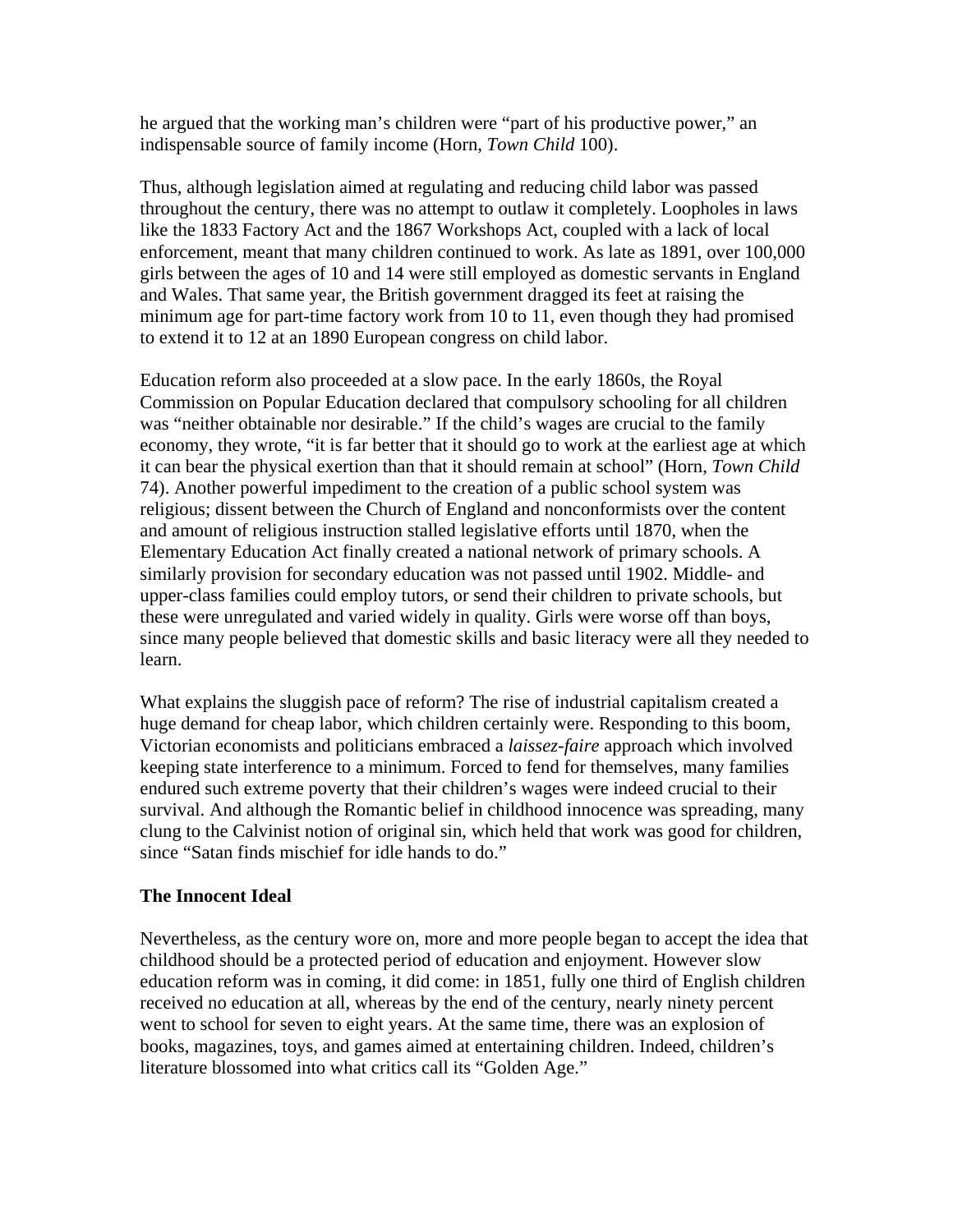With its rollicking depiction of nursery life, Catherine Sinclair's *Holiday House* (1839) is often regarded as a landmark text that shifted the focus of children's fiction from instruction to delight. Classics like Edward Lear's *A Book of Nonsense* (1846) and Lewis Carroll's *Alice's Adventures in Wonderland* (1865) carried on this tradition. Mixing fantasy and realism, authors like Juliana Ewing, Mary Louisa Molesworth, and E. Nesbit painted a vivid picture of the middle-class nursery as a hotbed of hobbies: private theatricals, elaborate games, gardening, the composition of family magazines, and so on.

Like Dickens, children's authors often voiced their belief in the perfect purity of the young, as when Carroll enthused, "Their innocent unconsciousness is very beautiful, and gives one a feeling of reverence, as at the presence of something sacred" (*Letters* 381) Such sentiments became increasingly common in sermons, poetry, and periodicals from this period; the Victorians often quoted Wordsworth's claim in the Immortality Ode that "Heaven lies about us in our infancy!" Artists like Charles West Cope and John Everett Millais produced dozens of domestic genre paintings with titles like *The First Music Lesson* (1863) and *My First Sermon* (1862-3), which portray the child as a bastion of simplicity, innocence, and playfulness. Women were also praised for embodying these qualities, and together with children they were urged to inhabit a separate sphere: to withdraw from the workforce, embrace their status as dependents, and provide the male breadwinner with a refuge from the dog-eat-dog capitalist world outside the family.

### **Consuming Childhood**

Ironically, though, even as the Victorians represented children as opposed by nature to the materialistic world of trade and profit, the figure of the child was commodified and put on display as never before. For example, the Pears Soap Company bought reproduction rights to Millais' paintings *Cherry Ripe* (1879) and *Bubbles* (1886), and placed the images in advertisements and calendars (see figure 3). When *Cherry Ripe* was featured as a color centerfold in a Christmas annual, the magazine quickly sold 500,000 copies. Kate Greenaway also took advantage of the increased public appetite for images of childhood; her watercolors of children playing appeared not just in her wildly popular books but on tea towels, wallpaper, stationary, soaps, and clothes.

Actual young people were paraded before the public as well. New presentation furniture like the bassinet and the perambulator allowed infants to be displayed to an admiring world. Child actors appeared on stage in record numbers, performing in pantomimes, ballets, operettas, straight dramas, minstrel shows, music halls, and circus acts. By the 1880s, Drury Lane Theatre was hiring 150-200 children per pantomime. Child prodigies like Jean Davenport and Lydia Howard astonished audiences by playing multiple roles in the same evening, while numerous companies routinely ran all-child productions. For example, the famous D'Oyly Carte Opera Company had a children's troupe which put on Gilbert and Sullivan operettas without the help of a single adult performer.

### **The Cult of the Child**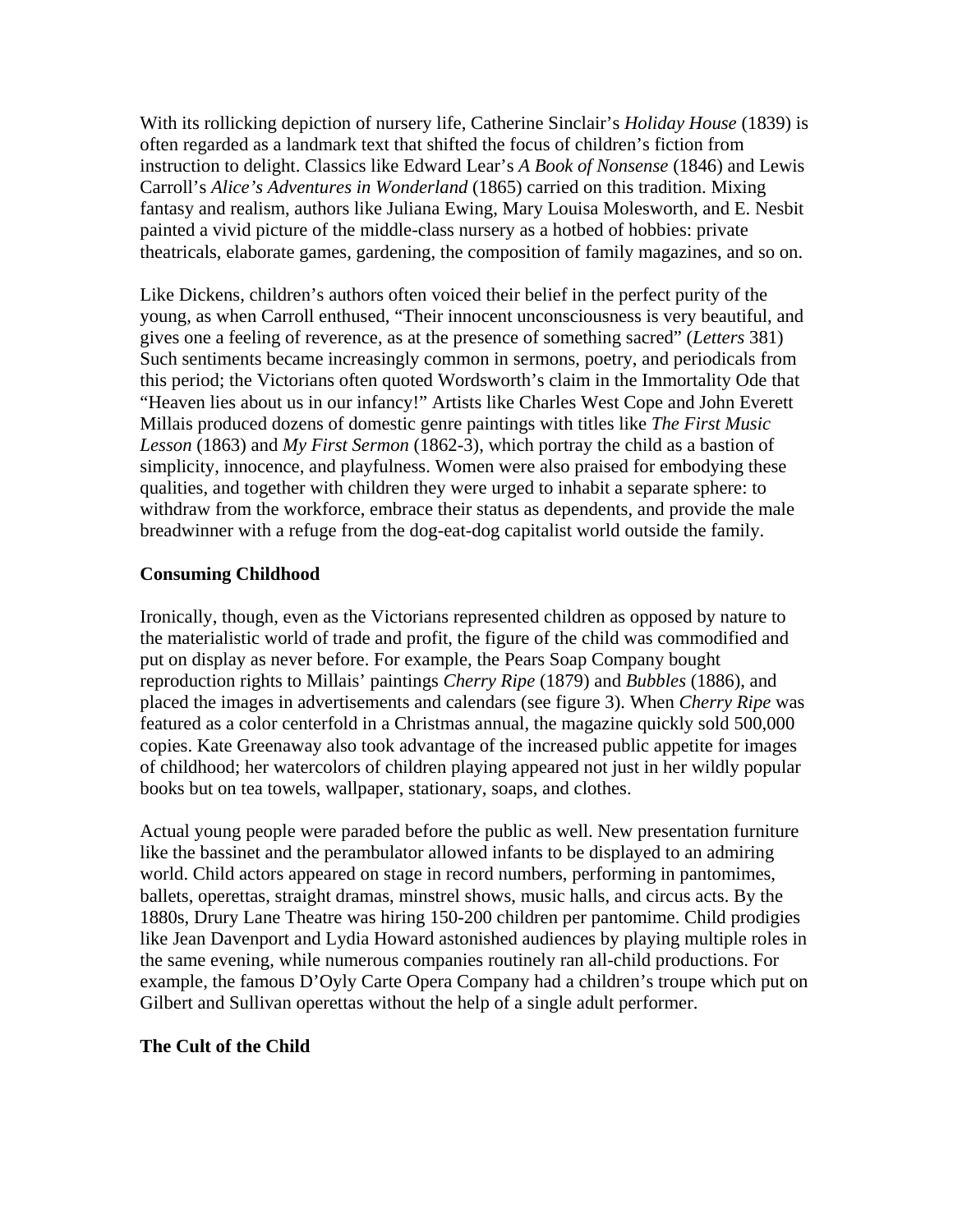As children became more visible on the stage, the question naturally arose: did such work constitute labor? Considerable controversy arose over this issue in the 1880s. Educational activists like Millicent Garrett Fawcett insisted that children under ten should be banned from full-time theatre work as they had been from factories and workshops. Theatre people and other artists, including Carroll and the poet Ernest Dowson, strongly disagreed. Acting was not a labor but an art, they maintained, and children benefited from and enjoyed doing it.

Dowson develops this argument in his 1889 article "The Cult of the Child." As his title indicates, however, the insistence that children "delight in" performing quickly gives way to the admission that adults delight in *watching* children perform. "Disillusioned" grownups, tired of facing the complexities of contemporary life, find relief by turning their attention to children: "[T]here are an ever increasing number of people who receive from the beauty of childhood, in art as in life, an exquisite pleasure." Dowson and other members of the "cult" insisted that contemplating the innocent simplicity of children served as a healthy corrective to the tawdriness and skepticism of modern life. Religious doubt was on the rise, particularly after the publication of Charles Darwin's findings about evolution. Some commentators have suggested that the child gradually replaced God as an object of worship.

But although adherents to the cult of the child described their appreciation in religious and/or aesthetic terms, the art they produced reveals a disturbing tendency to conceive of the child as the ideal romantic partner. In novels like Carroll's *Sylvie and Bruno* (1889) and J. M. Barrie's *The Little White Bird* (1902), besotted bachelors pursue children rather than women, while Dowson wrote a sonnet sequence celebrating the charms "Of a Little Girl." Dowson also fell in love with an eleven-year-old named Adelaide Foltinowicz, proposing to her when she was fourteen. He was not alone; eminent Victorians like John Ruskin and the Archbishop of Canterbury also wooed young girls, and child prostitution was an accepted if deplored fact of London life.

## **Strange Inconsistencies**

To our eyes, the Victorians seem very inconsistent in terms of their attitudes toward children. Child-worshippers who waxed rhapsodic about the perfect purity of children simultaneously eroticized them. Even as sentimentality about childhood reached new heights, the notion that all children are savages likewise gained widespread support; many Victorians accepted the "Law of Recapitulation," which stipulated that as a child develops, he or she repeats the stages of development of the human race. This belief in "the savagery of all children and the childishness of all savages" served a justification for subjecting children to harsh discipline, and natives of other countries to the rule of the expanding British Empire (Cunningham 98).

These contradictory impulses of cruelty and concern informed the actions of individual Victorians. Journalist W. T. Stead provides a perfect example. In 1885, he launched a campaign to raise awareness about child prostitution and prod the government to raise the age of consent. But his method of pursuing these admirable goals landed him in jail. To